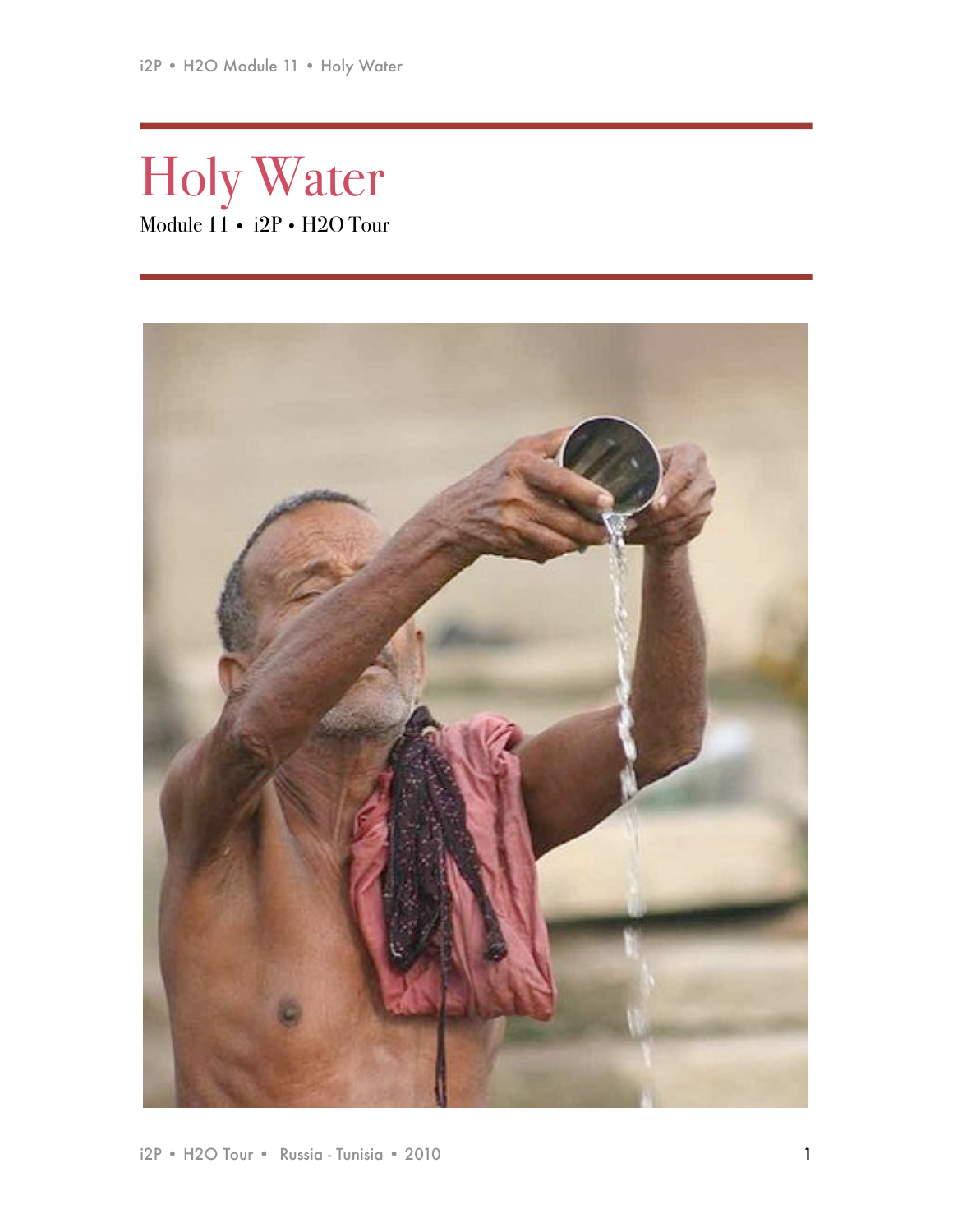- "A river sings a holy song conveying the mysterious truth that we are a river, and if we are ignorant of this natural law, we are lost."
	- From The Re-Enchantment of Everyday Life

## THE RIVER OF LIFE

The Ganges River flows 2,510 kilometers from the western Himalayas through the Indian subcontinent before emptying into the Bay of Bengal. It has long been considered a holy river by people of the Hindu faith, and was mentioned in the earliest Hindu scriptures. Many people of the Hindu faith make pilgrimages to the Ganges River to bathe, and it is commonly felt that life is not complete without having cleansed oneself in the river at least once. Hinduism is not the only faith that upholds the central importance of water as a holy symbol.

There are five major world religions, Buddhism, Christianity, Hinduism, Islam, and Judaism and in all of them water plays a significant role. Although different faiths treat



Figure 1: Pilgrims on the shore of the Ganges River in Varanasi India (source: [Wikimedia Commons\)](http://upload.wikimedia.org/wikipedia/commons/2/22/Ganges_river_at_Varanasi_2008.jpeg)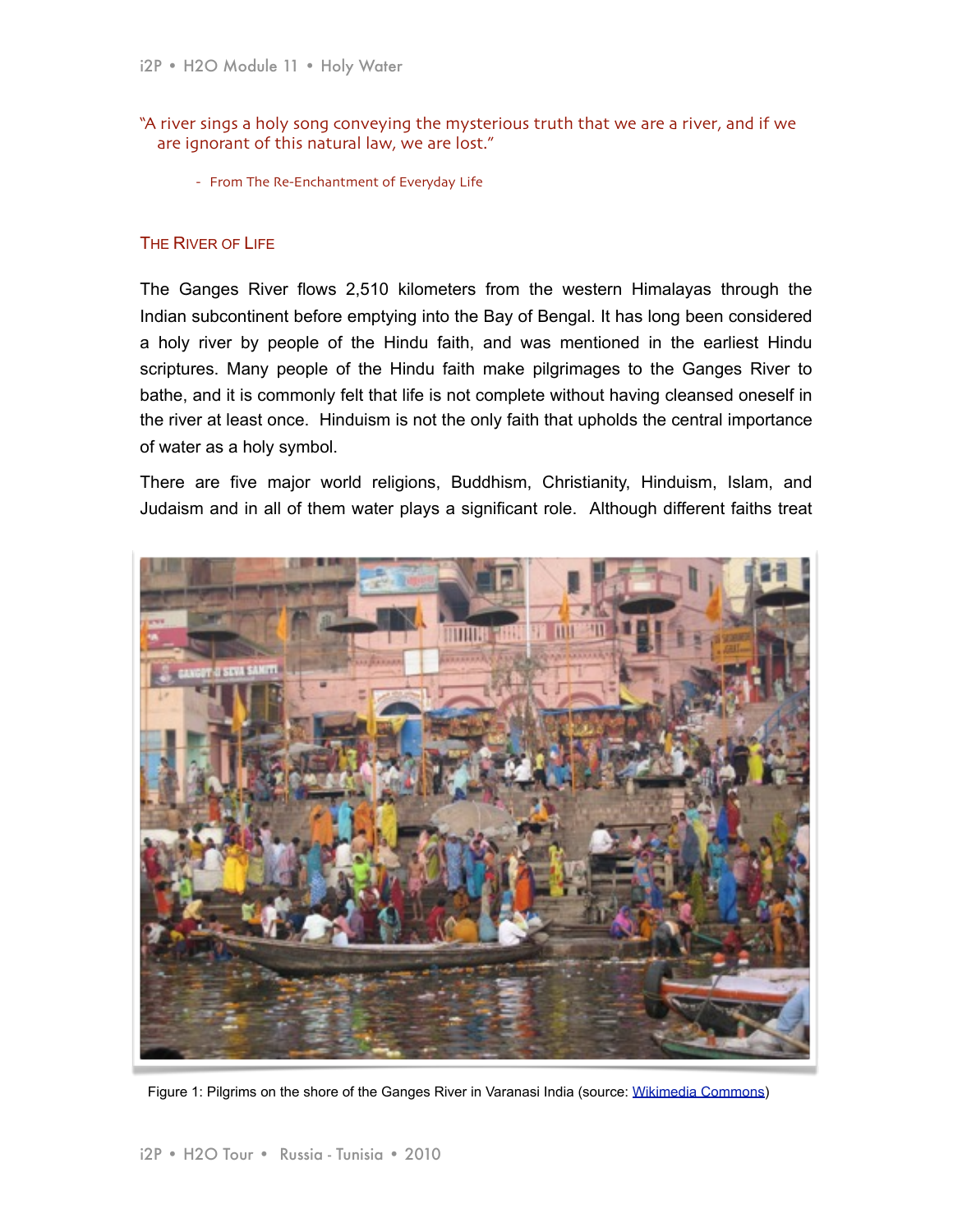and employ water in distinct manners, water has two common spiritual functions; to ritualize spiritual cleansing, and to signify the source of all life. Despite its lofty position as a well-source for life, water also can represent disaster and death, particularly in deluge or flood mythology found in many religions.

## **CHRISTIANITY**

In Christianity water plays an important role in many rituals and stories. One enters in the Christian faith through the ritualistic cleansing with water, a ritual called baptism. When baptized one is either sprinkled with, or in some cases partially or fully immersed in water in a ceremony that welcomes people into the Christian faith. Different Christian sects interpret the act of baptism differently, with some simply upholding that it signifies symbolic spiritual cleansing. The Catholic church however maintains that baptism involves an actual supernatural transformation that results in the literal washing away of original sin. The practice of baptism has its origins in the baptism of Jesus Christ by John the Baptist who was a mission preacher on the banks of the River Jordan.



Figure 2: A modern baptismal ceremony in the River Jordan (source: [wikimedia commons\)](http://commons.wikimedia.org/wiki/File:Yardenit_-_Jordan_River_2.JPG)

The water used for baptism is called holy water. Holy water is water that has been sanctified by a priest or bishop for the purposes of baptism or in some faiths can serve to repel evil. (see: [holy water\)](http://www.religionfacts.com/christianity/things/holy_water.htm) Water also serves a central role in Christian theology, from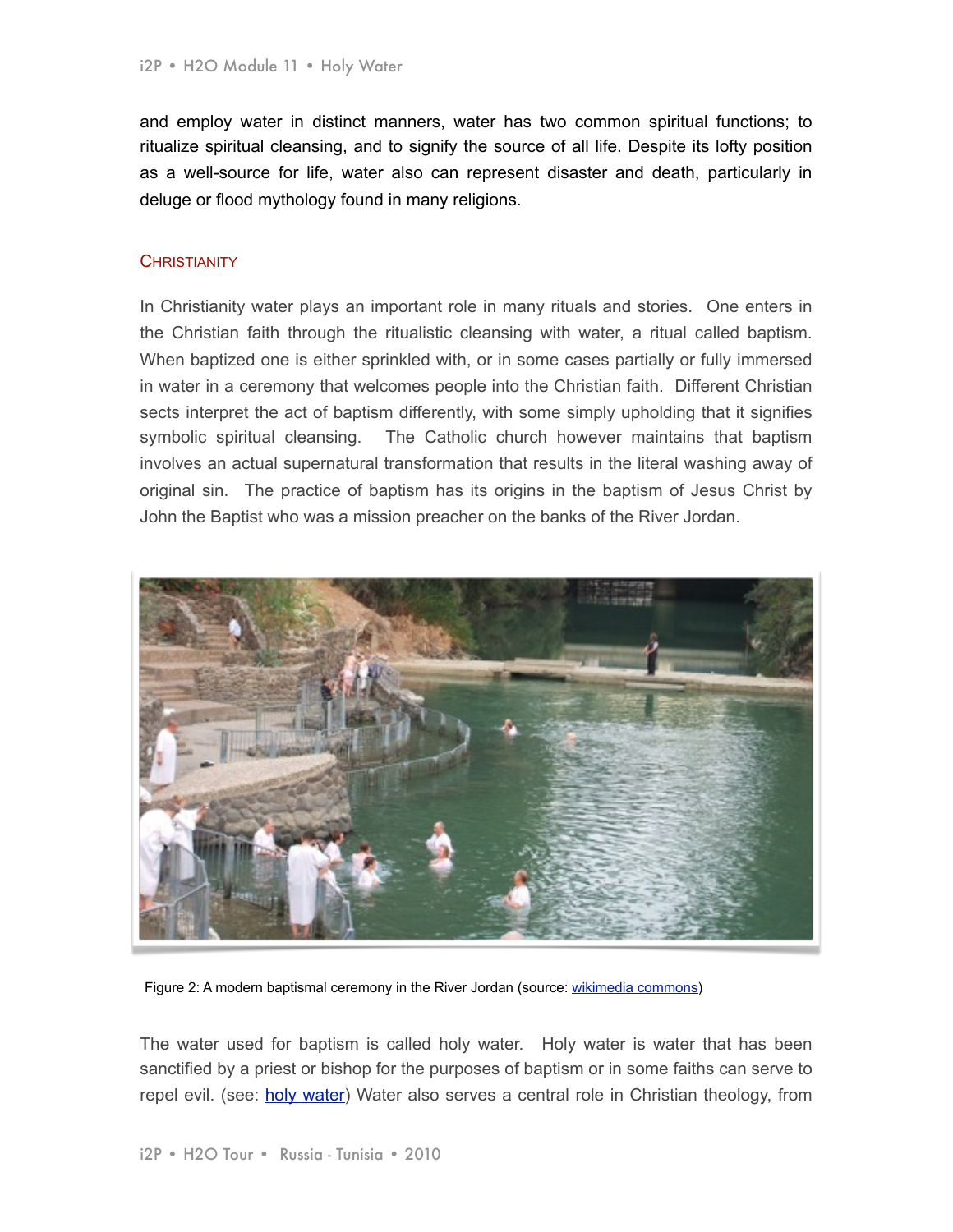its supporting role (pardon the pun) in Jesus' miraculous walk on water, to the manner in which Moses parted the waters of the Red Sea to allow the Israelites to flee the pursuing Egyptian Army.

### WATER CREATES & CLEANSES

Other faiths share the Christian theme of water as a purifying agent, and creator of life. In simple terms most

#### Did You Know?

The waters of the River Jordan are unusual in that they never reach the ocean. Rather they feed into the Dead Sea where they remain until evaporated. For the Dead Sea as we learned in module 7 is a terminal lake.

religions are based on a set of morals that describe what is right and wrong. To engage in ill conduct or thought is to be sinful or 'morally impure'. Water in many faiths serves a ritualistic function to cleanse or purify one's spiritual or moral self.

The Qur'an, the holiest text in Islam states, "from water every living creature was



Figure 3: The Buddha (source: [wikimedia](http://commons.wikimedia.org/wiki/File:Buddha_1251876.jpg)  [commons\)](http://commons.wikimedia.org/wiki/File:Buddha_1251876.jpg).

created". Islamic principles uphold the right of all people to quench their thirst and water their plants and animals. Muslims must be spiritually pure when approaching God in prayer. Many mosques have a pool of clean water in the courtyard that enables worshippers to practice ritual cleansing before entering to convene with God.

In Buddhism water symbolizes purity, clarity and calmness, and is used as a vehicle through which one can cleanse ones mind and learn the teachings of the Buddha. Judaism shares traditions with Christianity such as the parting of the Red Sea by Moses. In the Jewish faith ritual washing in water also plays a central symbolic role in the spiritual cleansing of adherents.

## GODS OF WATER

Water is honored in virtually every culture in the world through water deities or Gods. In

the western tradition the most recognized water Gods are Poseidon and Neptune, central deities in Greek and Roman mythology. Poseidon and Neptune are Gods of the sea and of earthquakes, and were brothers of the Kings of the Gods Zeus and Jupiter.

Did You Know?

In Homer's Epic poem the Odyssey, Poseidon wrecks Odysseus' raft during his ten year trip after the battle of Troy to his home in Ithaca.

Cultures as diverse and geographically distinct as the Inuit,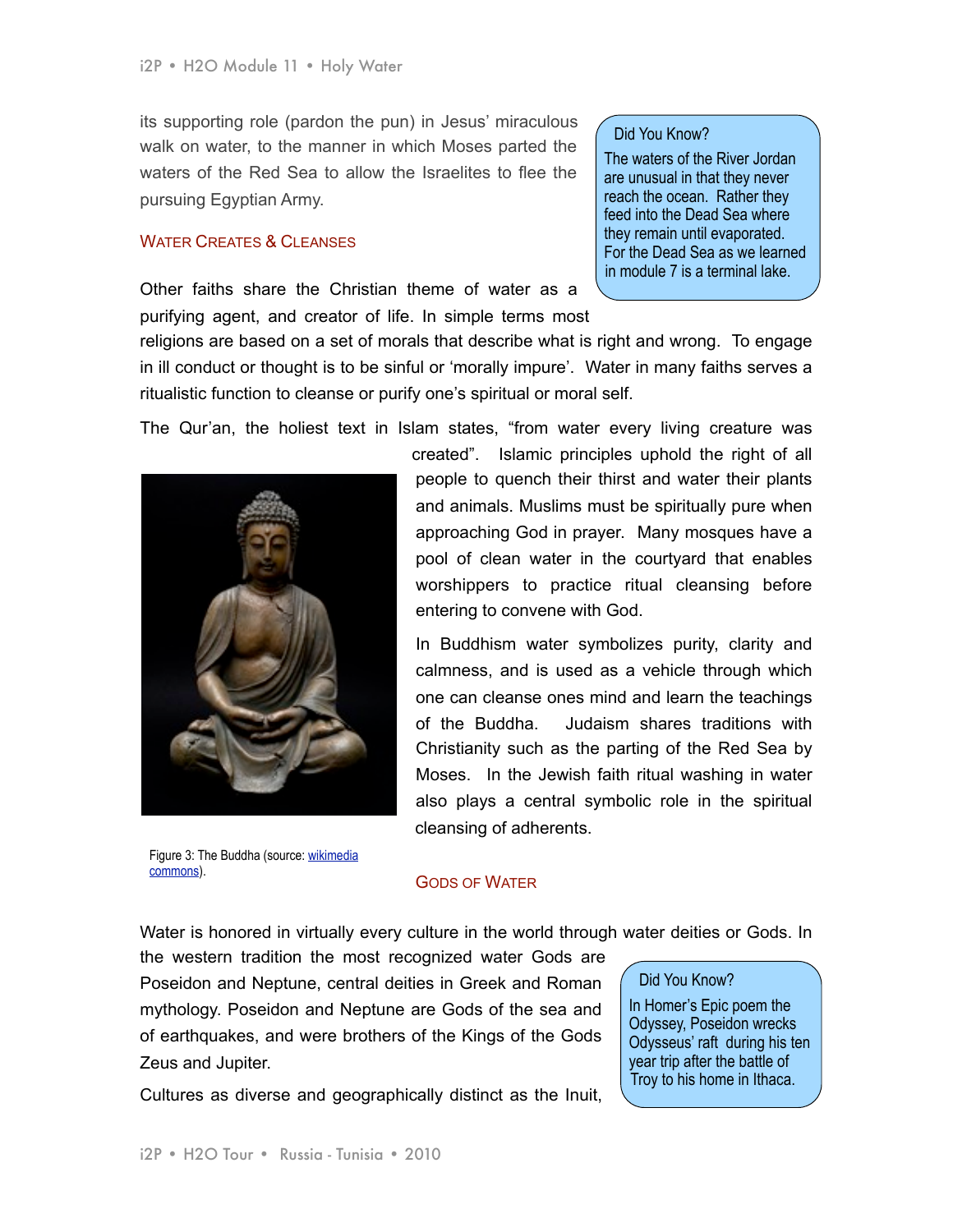Chinese, Egyptian, Norse, and Maori (to name but a few) have mythological water deities (for a complete list see: [water deities](http://en.wikipedia.org/wiki/Water_deity%23Norse.2FGermanic)). Similarly ceremonial dances to invoke rainfall, known as rain dances are found in a number of cultural traditions, most notably the American First Nations.

## THE FLOOD.

Water in religious tradition is not always sacred and sanctified. Water is cast in the role of destroyer and harbinger of death in flood mythology. The great flood as recounted in the Bible is created by God to destroy life on earth because of man's wickedness. Noah alone is spared when God identifies him as a 'just man' and instructs him to build an ark to save his family and all the animals. With Noah safely on the ark, God summons the



Figure 4: Noah's Ark (source: painting by [Edward Hicks\)](http://en.wikipedia.org/wiki/File:Noahs_Ark.jpg).